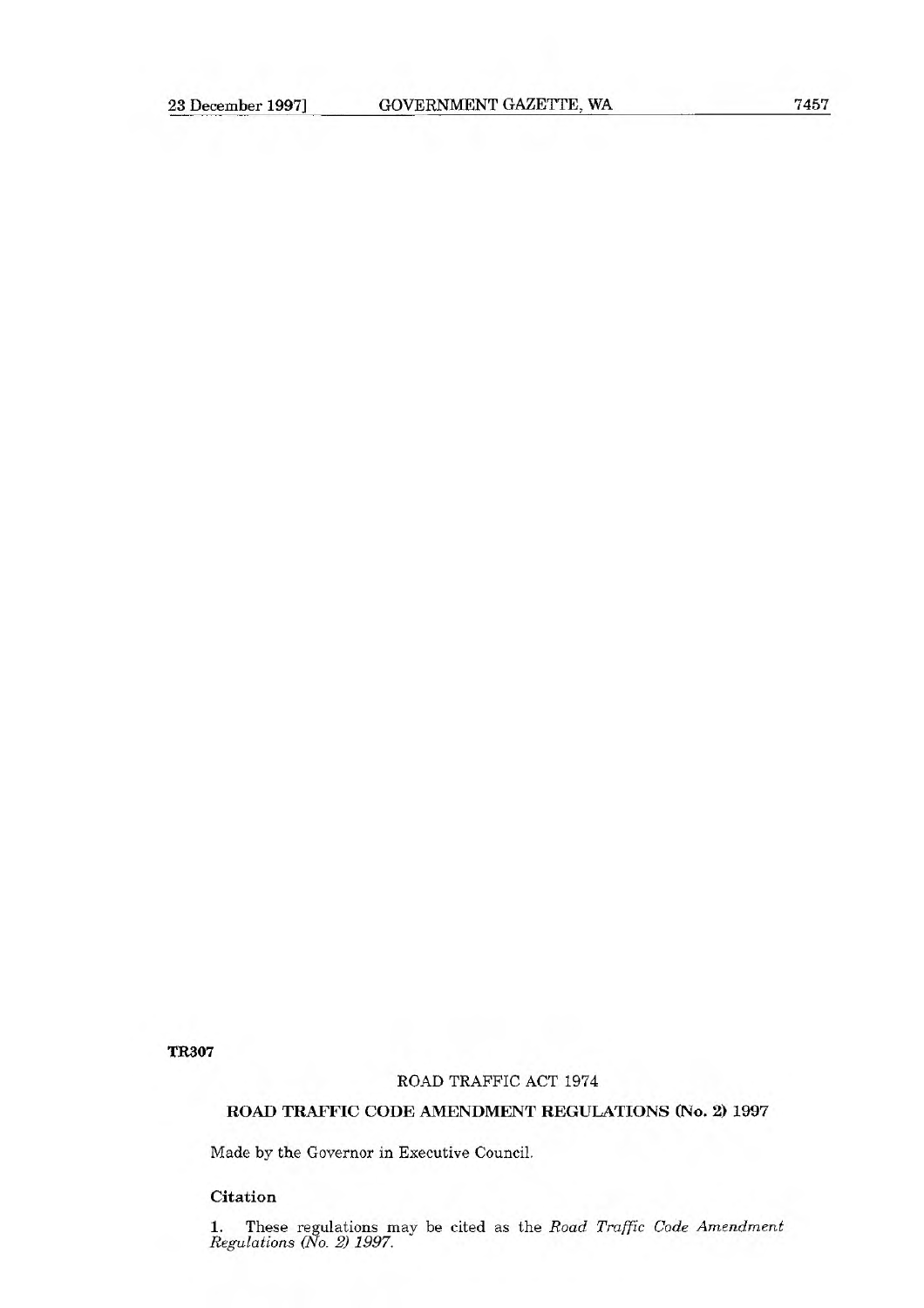#### **Principal regulations**

2. In these regulations the *Road Traffic Code 1975\** is referred to as the principal regulations.

[\* *Reprinted as at 23 September 1997.]* 

#### **Regulation 1211 amended**

3. Regulation 1211 of the principal regulations is amended in subregulation (3) that begins "A driver is not required" by deleting the subregulation designation "(3)" and substituting the subregulation designation "(4)".

#### **Regulation 1610 amended**

Regulation 1610 (1) and (1a) of the principal regulations are repealed and the following subregulations are substituted -

 $\mathfrak{c}$ 

(1) A person shall not drive a vehicle carrying a load that is placed on the vehicle in a way that makes the vehicle unstable or otherwise unsafe.

(la) A person shall not drive a vehicle carrying a load unless the load is restrained on the vehicle so that the load, or any portion of it, is unlikely -

- (a) to fall from the vehicle; or
- (b) to become dislodged from the place on the vehicle where it is restrained.

(ib) A person shall not drive a vehicle carrying a load unless the load is restrained on the vehicle by a system appropriate to the load.

it

(2) After regulation 1610 (2) of the principal regulations the following  $subregulation$  is inserted  $-$ 

 $\epsilon$ 

49

 $(3)$  In this regulation and regulation 1610A  $-$ 

**"to become dislodged from",** in relation to a vehicle, does not include to fall from the vehicle.

it

### **Regulation 1610A inserted**

5. After regulation 1610 of the principal regulations the following regulation is inserted -

#### **Evidentiary provisions relating to securing of loads**

1610A. (1) In any proceedings for an offence against regulation 1610 (1), evidence that the load on the vehicle driven by the defendant was not restrained on the vehicle by a system that complies with the performance standards is evidence that the load was placed on the vehicle in a way that made the vehicle unstable or otherwise unsafe and, in the absence of evidence to the contrary, is proof of that fact.

(2) In any proceedings for an offence against regulation 1610 (la) (a), evidence that

- (a) the load on the vehicle driven by the defendant was not restrained on the vehicle by a system that complies with the performance standards; or
- (b) the load, or any portion of it, on the vehicle driven by the defendant fell from the vehicle,